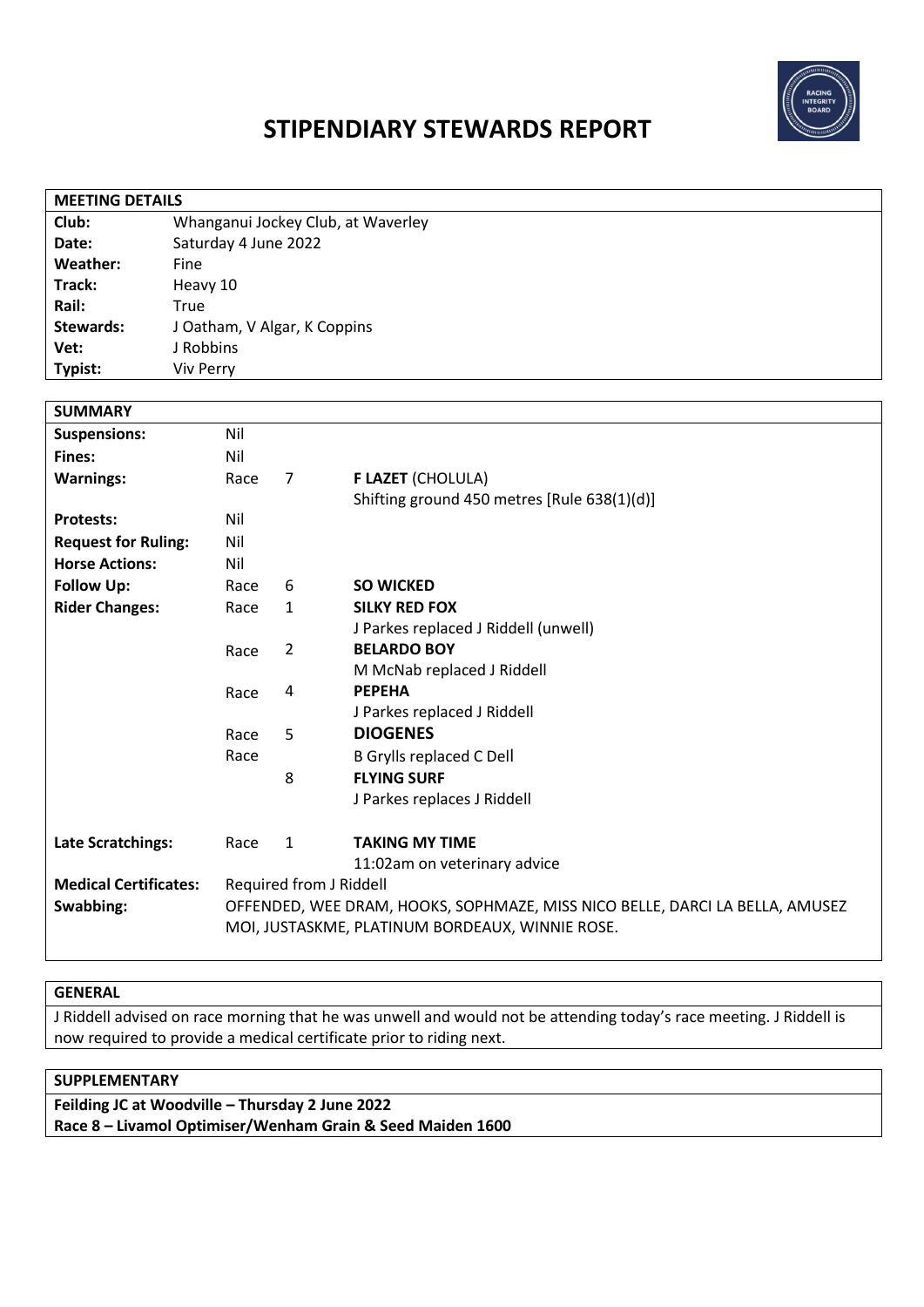The starter and starting gate manager were both spoken to and advised that the manner in which SUSIE JANE had been loaded into the barriers was not satisfactory with all barrier staff being firmly reminded of their obligations as to acceptable practice during the loading process.

**RACE COMMENTS**

#### **Race 1 WHANGANUI CHRONICLE MAIDEN 1400m**

**TAKING MY TIME** (R Elliot) - Underwent a veterinary examination on arrival at the course after becoming injured in the float and was declared a late scratching at 11.02am as it was lame in left foreleg.

**NINJA** (S McKay) – Crowded shortly after the start losing ground.

**SUNTRIBUTE** (L Douglas) – Began awkwardly losing ground.

**OFFENDED** (S O'Malley) – Restrained behind runners to obtain cover shortly after the start.

**BLUE ARROW** (R Hannam) - Raced keenly in the early and middle stages. Raced wide without cover throughout.

**TAMBERI** (T Taiaroa) - Raced three-wide without cover throughout.

**WAIIRUA LAD (**W Pinn) - Hampered near the 700 metres. Commenced to give ground early in the final straight and when questioned regarding performance rider advised that the gelding had failed to handle today's heavy track conditions. Underwent a veterinary examination which revealed no abnormalities.

**MATINEE** (J Mudhoo) - Held up rounding the final bend.

**FLOWER OF WANAKA** (F Lazet) – Checked when improving on to heels near the 700 metres with WAIIRUA LAD and LOOX LIKE A PRO being hampered as a result.

**LOOX LIKE A PRO** (C Dell) - Hampered near the 700 metres.

**SPIRIT OF BEXLEY** (L Allpress) - Shied near the 600 metres and ducked outwards.

**MYSALLY** (A Mudhoo) - When questioned regarding the performance rider could offer no excuse.

| ∣ Race 2 | LIQUORLAND 1400m                                      |  |
|----------|-------------------------------------------------------|--|
|          | $\vert$ MEE DRAM $\vert$ M Dinn $\vert$ Clow to begin |  |

**WEE DRAM** (W Pinn) - Slow to begin.

**BELLACONTTE** (F Lazet) – Slow to begin. Raced wide without cover.

**BELARDO BOY** (M McNab) -Over-raced in the early and middle stages.

**SEAPRINCE** (L Allpress) - Raced keenly in the early and middle stages. When questioned regarding the performance rider advised that she felt there may be something amiss with the gelding. A post-race veterinary inspection including a endoscopic examination did not reveal any abnormality but it was the recommendation of the veterinarian to connections that a tongue tie be applied at its next start.

**CARPE DIEM** (T Taiaroa) - Raced three-wide without cover.

**DAME VERA** (T Hannam) - Inconvenienced near the 200 metres when PULL NO PUNCHES shifted out under pressure.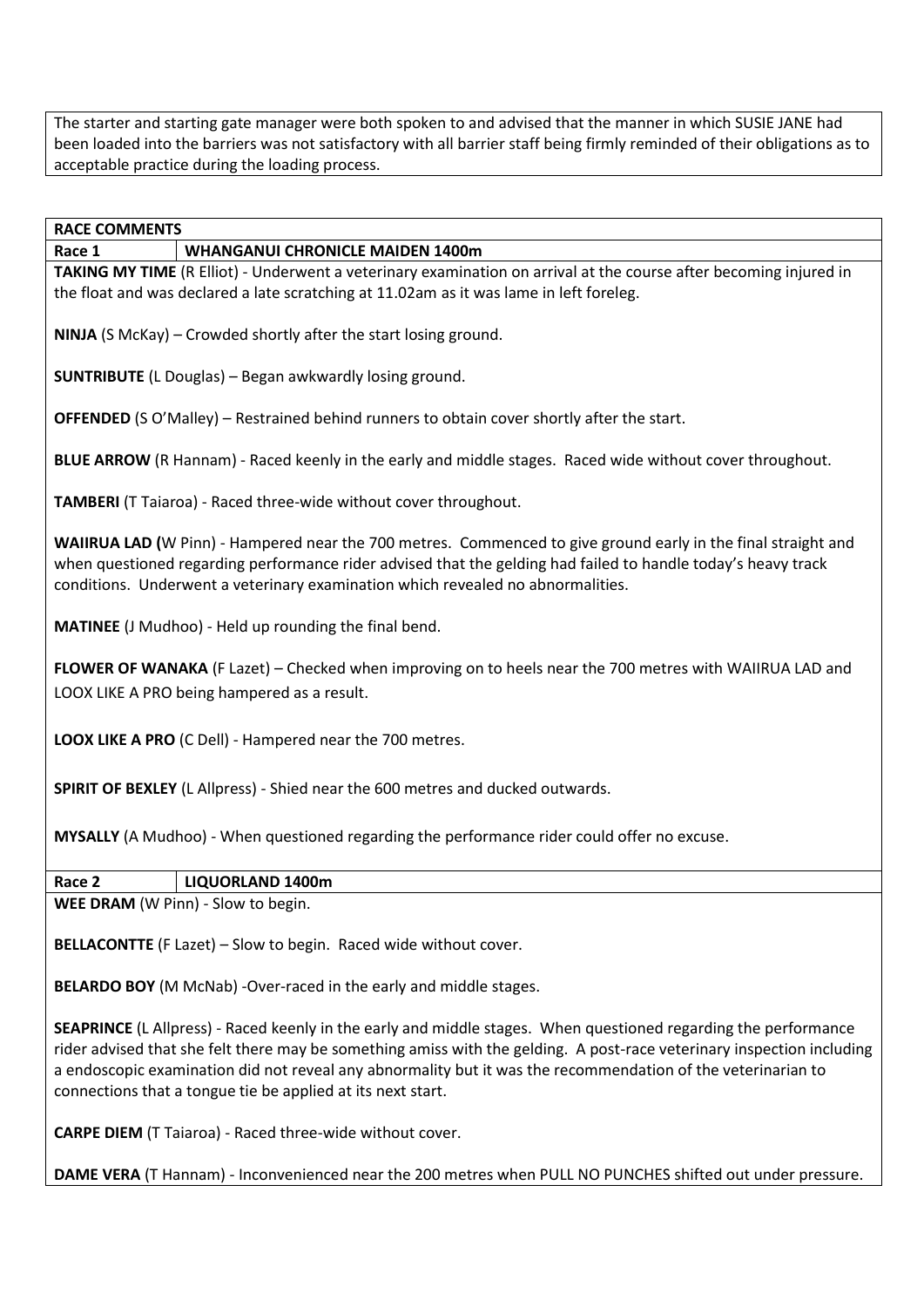| Race 3<br><b>DAVE HOSKIN CARRIERS 1400m</b>                                                                                                                                                                                                       |  |  |  |  |  |
|---------------------------------------------------------------------------------------------------------------------------------------------------------------------------------------------------------------------------------------------------|--|--|--|--|--|
| ONE BOLD CAT (T Taiaroa) - Slow to begin. When questioned regarding performance rider advised the gelding had<br>raced greenly.                                                                                                                   |  |  |  |  |  |
| <b>COOGA MOON</b> (F Lazet) - Crowded shortly after the start losing ground.                                                                                                                                                                      |  |  |  |  |  |
| LOSTCAUSE (J Parkes)– Hampered then crowded shortly after the start losing ground. Over-raced in the early stages<br>getting its head up.                                                                                                         |  |  |  |  |  |
| MY FATHER'S GUN (M Singh) - Hampered leaving the barriers when becoming awkwardly placed on heels losing<br>ground.                                                                                                                               |  |  |  |  |  |
| HOOKS (L Sutherland) - Began awkwardly hampering MY FATHER'S GUN. Over-raced in the early and middle stages<br>three-wide without cover.                                                                                                          |  |  |  |  |  |
| <b>BENDERMERRY</b> (R Hannam) - Blundered at the start.                                                                                                                                                                                           |  |  |  |  |  |
| QUEEN OF SPADES (M McNab) - Held up rounding the final turn and early in the straight and was inclined to lay out.                                                                                                                                |  |  |  |  |  |
| MAKE TIME (W Pinn) - Made contact with CANTSAYTOOMUCH near the 350 metres. Raced in restricted room over<br>the concluding stages.                                                                                                                |  |  |  |  |  |
| <b>CANTSAYTOOMUCH</b> (R Elliot) - Unbalanced when contacted by MAKE TIME near the 350 metres.                                                                                                                                                    |  |  |  |  |  |
| BLUE VEIN (SO'Malley) - Steadied close to the finishing line to avoid the heels of HOOKS (L Sutherland) which shifted<br>inwards late in the race. L Sutherland was advised to exercise care.                                                     |  |  |  |  |  |
| Race 4<br>JOHN TURKINGTON FORESTRY LTD CASTLETOWN STAKES 1200m                                                                                                                                                                                    |  |  |  |  |  |
| PEPEHA (J Parkes) - Crowded shortly after the start losing ground.                                                                                                                                                                                |  |  |  |  |  |
| KNICKERLESS (C Dell) - Began awkwardly.                                                                                                                                                                                                           |  |  |  |  |  |
| CANUFEELIT (W Pinn) - Began awkwardly. Unbalanced when contacted by CHANNEL SURFER near the 350 metres.                                                                                                                                           |  |  |  |  |  |
| MINI MOET (J Kamaruddin) - Crowded shortly after the start losing ground.                                                                                                                                                                         |  |  |  |  |  |
| DUNCAN CREEK (K Hercock) - Slow to begin. Rider K Hercock was reminded of her obligation to ride her mounts out<br>to the end of the race with Stewards being satisfied that her finishing position had not been compromised on this<br>occasion. |  |  |  |  |  |
| ROCABABY (A Mudhoo) - Began awkwardly. Raced wide throughout.                                                                                                                                                                                     |  |  |  |  |  |
| CHANNEL SURFER (R Elliot) - Began awkwardly losing ground. Made contact with CANUFEELIT near the 350 metres.                                                                                                                                      |  |  |  |  |  |
| WESSEX (M Cameron) - Over-raced in the early and middle stages.                                                                                                                                                                                   |  |  |  |  |  |
| Race 5<br><b>WANGANUI INSURANCE BROKERS OPEN HCP 1200m</b>                                                                                                                                                                                        |  |  |  |  |  |
| DIOGENES (B Grylls) - Prior to race day Chris Dell advised that he would be 0.5kg overweight, with connections opting                                                                                                                             |  |  |  |  |  |
| to replace him with B Grylls. Over raced for a distance passing the 1000 metres.                                                                                                                                                                  |  |  |  |  |  |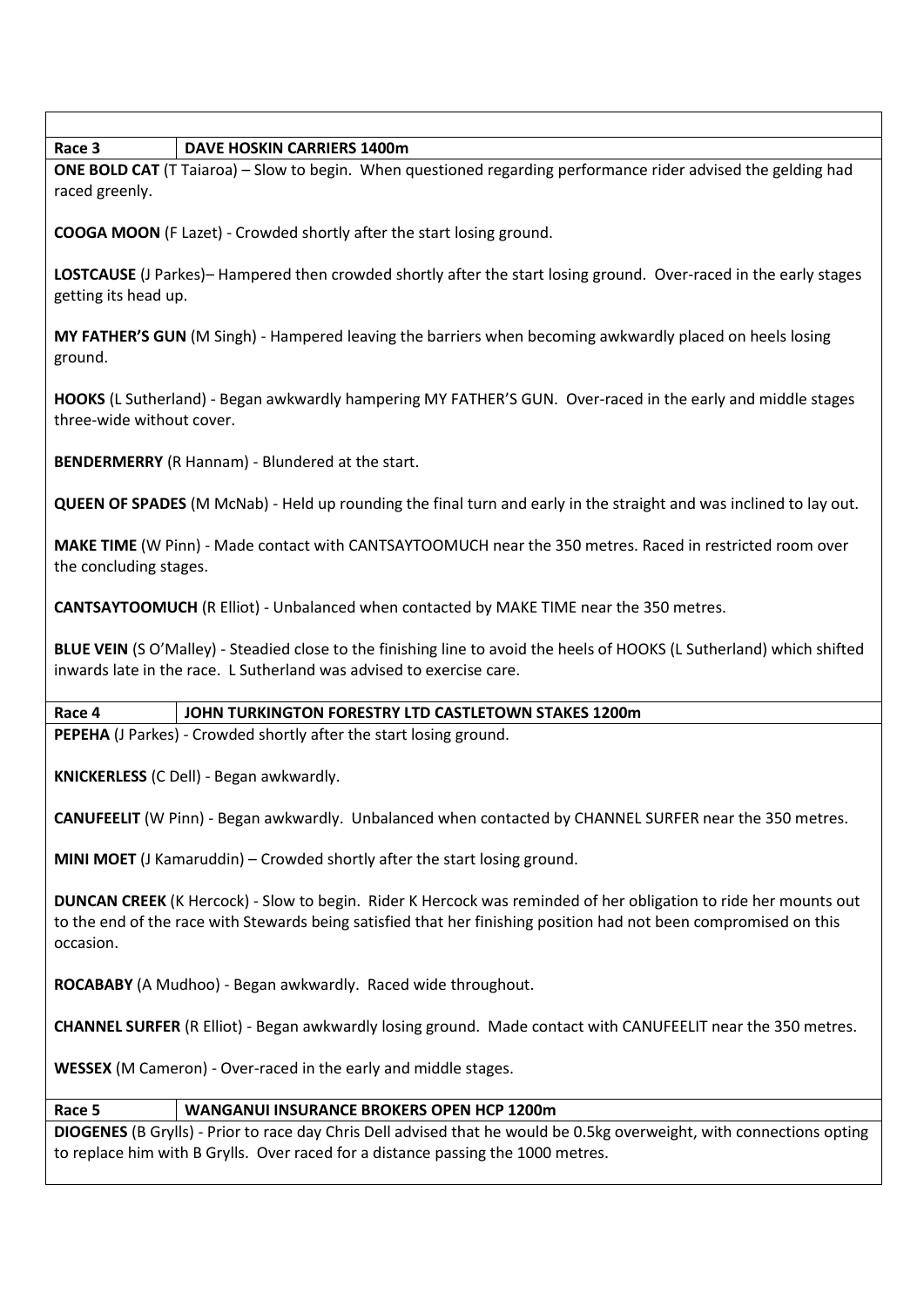**IMA ROCA BEE** (J Kamaruddin) – Began awkwardly making contact with MR UNIVERSE which was forced onto DARCI LA BELLA.

**MR UNIVERSE** (M Cameron) - Contacted at the start.

**DARCI LA BELLA** (L Allpress) - Contacted then crowded shortly after the start losing ground. Over-raced when being restrained near the 1000 metres having to be steadied off heels losing ground.

**SPRING TIDE** (S O'Malley) - Slow to begin. Inconvenienced when DARCI LA BELLA (L Allpress) shifted outwards to obtain clear running near the 300 metres. L Allpress was advised to exercise care.

**Race 6 AGC TRAINING STAKES 1650m**

**JUSTASK ME** (S O'Malley) - Slow to begin.

**AMUSEZ MOI** (L Allpress) - Slow to begin. Enquiries have been made with NZTR as to anomalies in the notified gear records for the gelding.

**FULL SWING** (M Hudson) - Slow to begin.

**SECRET AMOUR** (R Hannam) - Slow to begin.

**ZEE FALLS** (M McNab) - Raced wide without cover.

**SO WICKED** (M Cameron) – When questioned into the performance rider was unable to offer any excuse other than the mare possibly preferring looser track conditions than those encountered today. A post-race veterinary inspection including an endoscopic examination did not reveal any obvious abnormalities with Stewards to follow up with the stable in coming days.

# **Race 7 PROPERTY BROKERS 1650m**

**CHOLULA** (F Lazet) – Slow to begin.

**YOLO** (L Sutherland) - Slow to begin. Had to be checked near the 450 metres when improving onto the heels of CHOLULA which was shifting outwards. When questioned regarding performance rider advised that after suffering interference near the 450 metres the mare had lost momentum but had finished the race off fairly. A post-race veterinary examination revealed a slow rate of recovery.

**CHOLULA** (F Lazet) - Held up behind the weakening ROCKTILYOUDROP rounding the bend from the 600 metres before shifting to the outside of that runner passing the 500 metres.

**PLATINUM BORDEAUX** (W Pinn) - Placed in restricted room approaching the 400 metres to the inside of FABLUE which was taken inwards slightly by SECRET KEY which was weakening.

**F Lazet - I**ssued with a warning after permitting her mount CHOLULA to shift outwards when not fully clear of YOLO near the 450 metres. When assessing this incident stewards took into account that CHOLULA was initially several lengths clear but with YOLO improving quickly that runner had improved onto the heels of CHOLULA when that runner was continuing to shift.

**K Hercock** – An Information was filed alleging a breach of Rule  $638(3)(g)(ii)$  in that K Hercock the rider of FABLUE used her whip in two consecutive strides just short of the finish. As K Hercock had left the course the matter was adjourned until the race meeting at Hastings Racecourse on Monday, 6 June 2022.